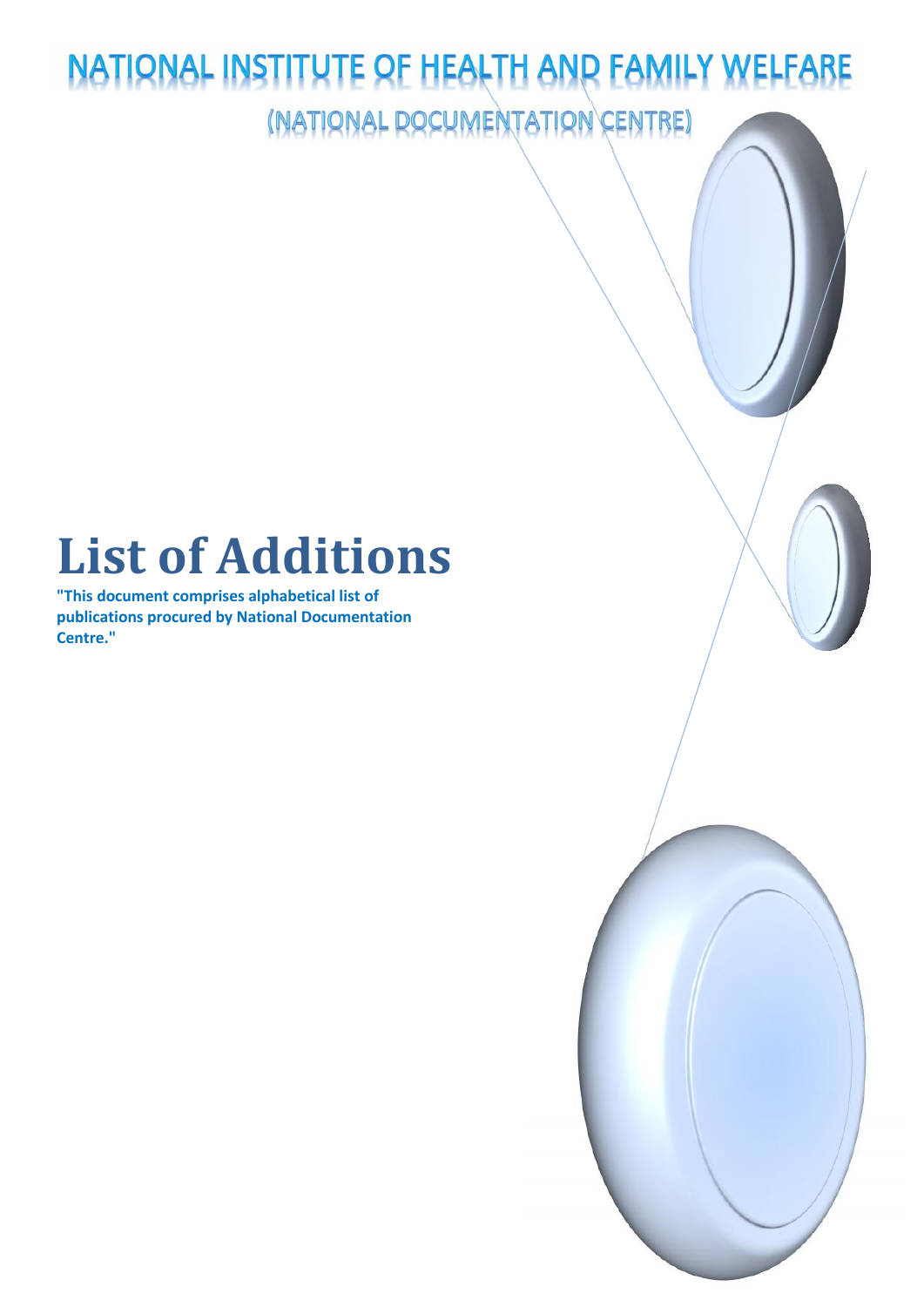## **The following books have been added to the Library collection:**

- **Ageing and development.** *Vos, Rob, Ed.; Ocampo, Jose Antonio, Ed.; Cortez, Ana Luiza, Ed.* 2008. [308.97, VOS (**26673**)]
- **Authority and the individual.** *Russell, Bertrand.* 2010. [410, RUS (**26651**)]
- **Basic statistical analysis.** *Sprinthall, Richard C.* 2012. [951, SPR (**26654**)]
- **Basics of health care performance improvement: a lean six sigma approach.** *Lighter, Donal E.* 2013. 477.4, LIG (**26647**)]
- **Biostatistics: basic concepts and methodology for the health sciences.** *Daniel, Wayne W.* 2010. [951.9/31, DAN (**26669**)]
- **Communication skills for the health care professional: concepts, practice and evidence.** *Servellen, Gwen Van.* 2011. [652.1, SER (**26644**)]
- **Discovering statistics using SPSS.** *Field, Andy.* 2012. [951.9, FIE (**26658**)]
- **Domestic violence and health care: what evey professional needs to know.** *Schornstein, Sherri L.* 1997. 437.5, SCH (**26671**)]
- **Domestic violence: a handbook for health professionals.** *Shipway, Lyn.* 2004. [437.5, SHI (**26653**)]
- **Domestic violence: a health care issue.** *British Medical Association.* 1998. 437.5, BRI (**26661**)]
- **Effectiveness of tax and price policies for tobacco control: IARC handbook of cancer prevention vol.14.** *International Agecny for Research on Cancer.* 2011. [157.13, INT (**26656**)]
- **Essential readings in health policy and law.** *Teitelbaum, Joel B; Wilensky, Sara E.* 2009. [10, TEI (**26655**)]
- **Essentials of environmental health.** *Friis, Robert H.* 2012. [487, FRI (**26665**)]
- **Essentials of public health biology: a guide for the study of pathophysiology.** *Battle, Constance Urciolo.* 2009. [15, BAT (**26666**)]
- **Essentials of public health communication.** *Parvanta, Claudia E; Nelson, David E; Parvanta, Sarah A; Harner, Richard N.* 2011. [15, PAR (**26642**)]
- **Essentials of public health management.** *Fallon, L Fleming, Ed.; Zgodzinski, Eric J, Ed.* 2012. [15, FAL (**26664**)]
- **Ethnographic methods.** *OReilly, Karen.* 2008. [410, ORE (**26641**)]
- **Ethnography: principles in practice.** *Hammersley, Martyn; Atkinson, Paul.* 2007. [410, HAM (**26628**)]
- **Food safety: theory and practice.** *Knechtges, Paul L.* 2012. [154, KNE (**26632**)]
- **Handbook for health care research.** *Chatburn, Robert L.* 2011. [402, CHA (**26646**)]
- **Health communication Vol. 1.** *Kreps, Gary L, Ed.* 2010. [651, KRE (**26633**)]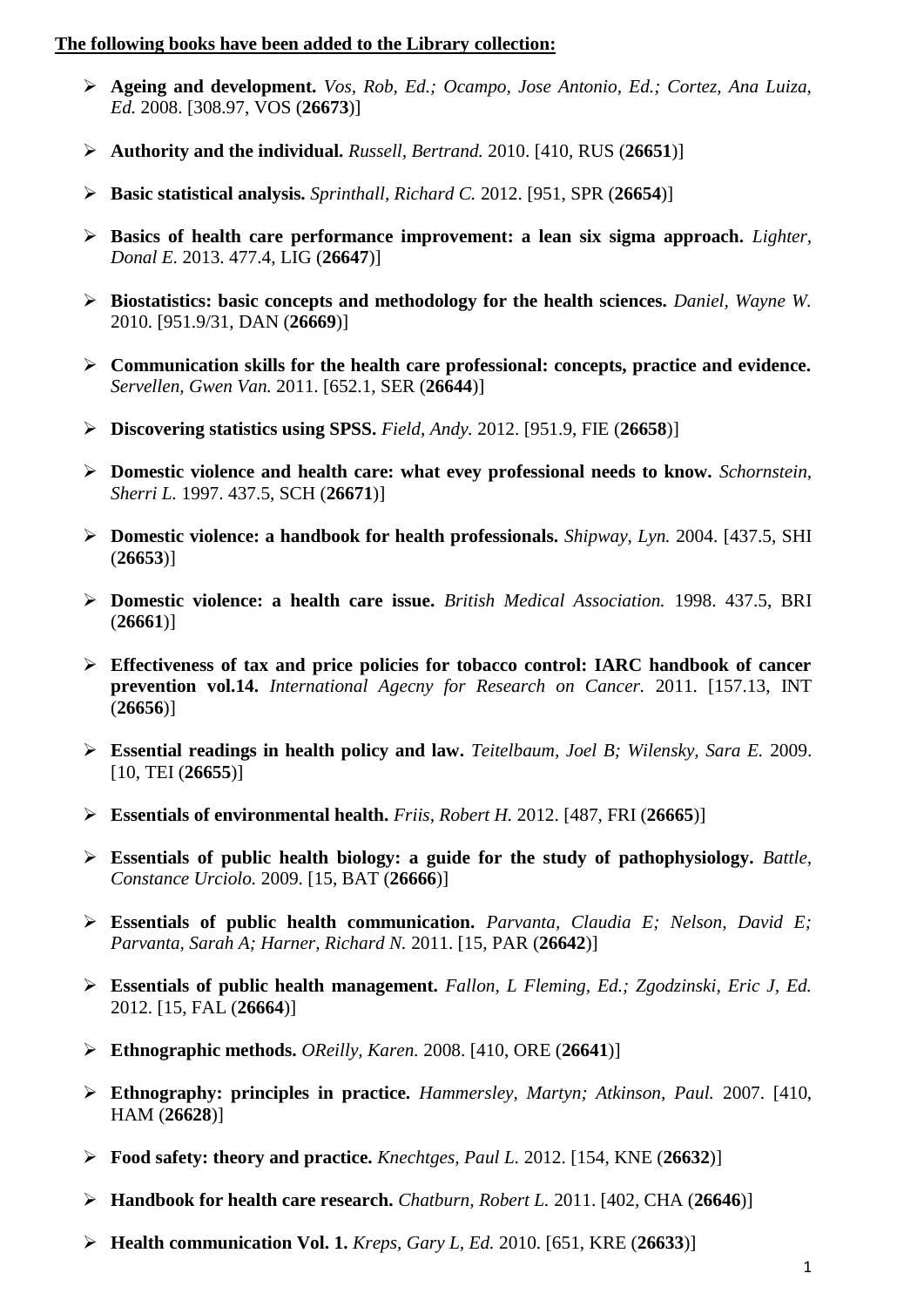- **Health communication Vol. 2.** *Kreps, Gary L, Ed.* 2010. [651, KRE (**26634**)]
- **Health communication Vol. 3.** *Kreps, Gary L, Ed.* 2010. [651, KRE (**26635**)]
- **Health communication Vol. 4.** *Kreps, Gary L, Ed.* 2010. [651, KRE (**26636**)]
- **Health communication Vol. 5.** *Kreps, Gary L, Ed.* 2010. [651, KRE (**26637**)]
- **Health industry communication: new media, new methods, new message.** *Hicks, Nancy J; Nicols, Christina Mazzola.* 2012. [661, HIC (**26629**)]
- **Hearing and deafness: an introduction for health and education professionals.** *Paul, Peter V; Whitelaw, Gail M.* 2011. [157.15, PAU (**26649**)]
- **Human resource management.** *Murugesan, G.* 2012. [477.4, MUR (**26640**)]
- **Introduction to gerontology.** *Stuart Hamilton, Ian, Ed.* 2011. [308.97, STU (**26659**)]
- **Introduction to health research methods: a practical guide.** *Jacobsen, Kathryn H.* 2012. [402, JAC (**26631**)]
- **Introductory statistics for health and nursing using SPSS.** *Marston, Louise.* 2010. [951, MAR (**26638**)]
- **Local and community driven development: moving to scale in theory and practice.** *Binswanger-Mkhize, Hans P, Ed.; De Regt, Jacomina P, Ed.; Spector, Stephen, Ed.* 2010. [471.31, BIN (**26660**)]
- **Methods and materials of demography.** *Siegel, Jacob S, Ed.; Swanson, David A, Ed.* 2008. [440.1, SIE (**26670**)]
- **Organizational behavior in health care.** *Borkowski, Nancy.* 2011. [477/12, BOR (**26645**)]
- **Outbreak investigations around the world: case studies in infectious disease field epidemiology.** *Dworkin, Mark S, Ed.* 2010. [156.2, DWO (**26663**)]
- **Pediatric Nutrition.** *Samour, Patricia Queen, Ed.; King, Kathy, Ed.* 2012. [154, SAM (**26643**)]
- **Population and society: an introduction to demography.** *Poston, Dudley L; Bouvier, Leon F.* 2010. [440.7, POS (**26662**)]
- **Principles of management.** *Anbuvelan, K.* 2008. [477, ANB (**26625**)]
- **Propensity score analysis: statistical methods and applications.** *Guo, Shenyang; Fraser, Mark W.* 2010. [951, GUO (**26627**)]
- **Public health leadership: putting principles into practice.** *Rowitz, Louis.* 2009. [477, ROW (**26650**)]
- **Public health: what it is and how it works.** *Turnock, Bernard J.* 2012. [15, TUR (**26667**)]
- **Real social science: applied phronesis.** *Flyvbjerg, Bent, Ed.; Landman, Todd, Ed.; Schram, Sanford, Ed.* 2012. [402, FLY (**26623**)]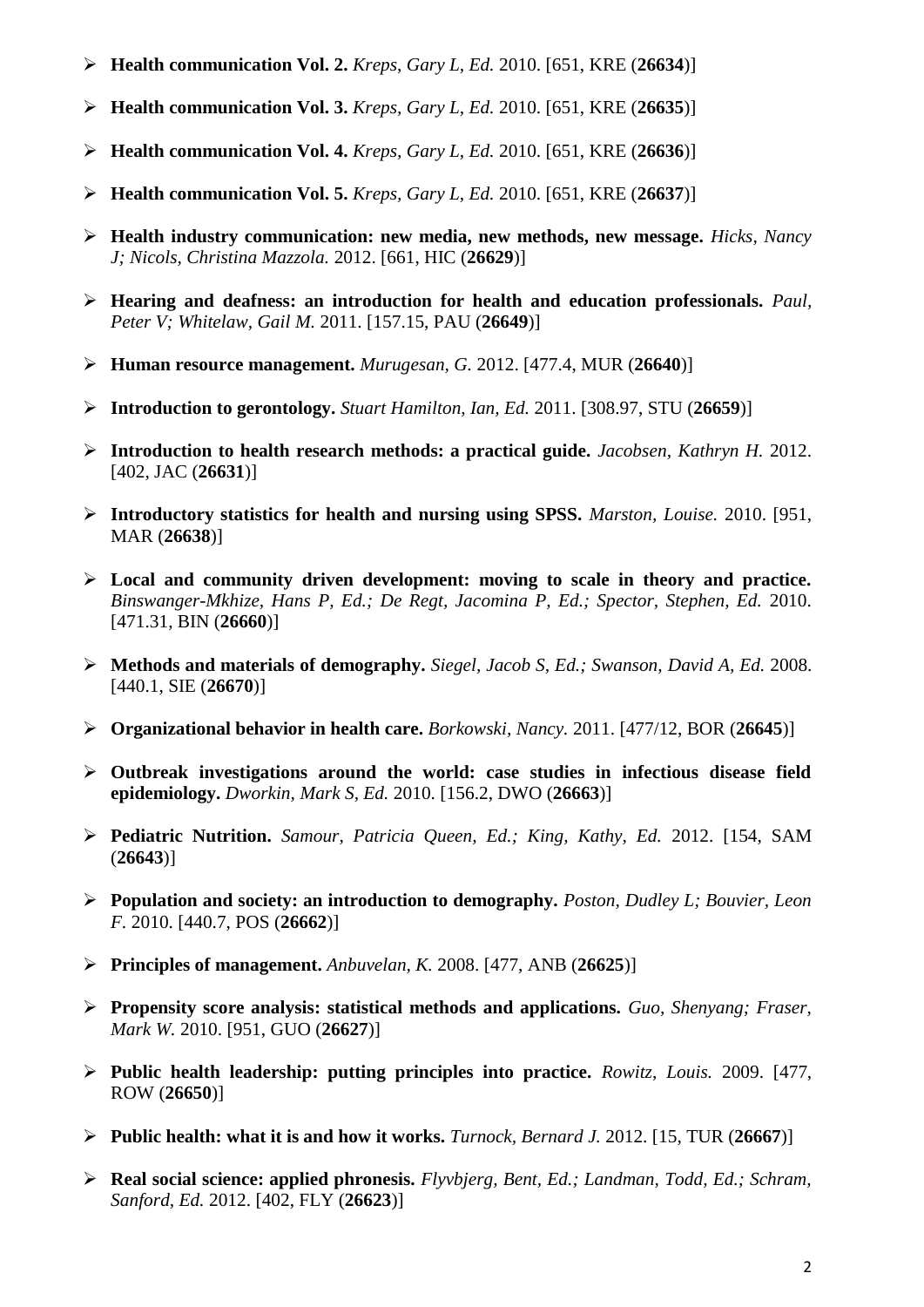- **Sexually transmitted diseases and HIV/AIDS.** *Sharma, Vinod K, Ed.* 2012. [157.27, SHA (**26672**)]
- **Social determinants of health: assessing theory, policy and practice.** *Bhattacharya, Sanjoy, Ed.; Messenger, Sharon, Ed.; Overy, Caroline, Ed.* 2010. [10, BHA (**26668**)]
- **Social science methodology: a unified framework.** *Gerring, John.* 2012. [402, GER (**26624**)]
- **State society and displaced people in South Asia.** *Ahmed, Imtiyaz, Ed.; Dasgupta, Abhijit, Ed.; Kerkhoff, Kathinka Sinha, Ed.* 2004. [444.1, AHM (**26630**)]
- **Statistics for health care professionals: an introduction.** *Scott, Ian; Mazhindu, Debbie.* 2011. [951.9, SCO (**26657**)]
- **Theoritical foundations of health education and health promotion.** *Sharma, Manoj; Romas, John A.* 2012. [170, SHA (**26652**)]
- **Umaikers's management skills for the new health**)] **care supervisor.** *McConnell, Charles R.* 2010. [477.102, MCC (**26639**)]
- **Wellness and physical therapy.** *Fair, Sharon Elayne.* 2011. [304, ELA (**26648**)]
- **Writing health communication: an evidence based guide.** *Abraham, Charles; Kools, Marieke.* 2012. [652.5, ABR (**26626**)]

## <u>हिन्दी पुस्तके</u>

- **vtark dk oSHko**. *?kksÔ] ,* . 1994. [995.4, GHO (**H0001770**)]
- **vk¡[k dh fdjfdjh**. *Bkdqj] johUnzukFk*. 2012. [989.14, THA (**H0001788**)]
- **xksjk**. *Bkdqj] johUnzukFk*. 2012. [989.14, THA (**H0001791**)]
- **ikrky HkSjoh**. *cksjk] y{ehuUnu*. 2004. [989.14, BOR (**H0001797**)]
- **≻** इंझा भवन. *ब्राण्टे. एमिली.* 2008. [989.14, BRA (**H0001795**)]
- **f'kodkeh dh 'kiFk**. *dfYd] jk d`".kewfrZ*. 2001. [989.14, KAL (**H0001799**)]
- **uydwi ,oa HkkSe ty vfHk;kaf=dh**. *dqekj] j.kohj*. 2006. [962.284, KUM (**H0001756**)]
- ⊁ ऊर्जा संसाधन और संरक्षण. *मणि, दिनेश*. 2000. [486.9, MAN (**H0001750**)]
- **► मदा एवं पादप पोषण**. *मणि. दिनेश*. 2005. [963.14, MAN (**H0001755**)]
- 
- **⊁ ऊर्जा संसाधन और संरक्षण**. *मणि, दिनेश*. 2000. [486.9, MAN (**H0001750**)]<br>**⊁ मृदा एवं पादप पोषण**. *मणि, दिनेश.* 2005. [963.14, MAN (**H0001755**)]<br>**≯ अमृत सन्तान**. *महांती, गोपीनाथ*. 2007. [989.14, MAH (**H0001787**)]<br>**⊁ धर**
- **lkekftd ,oa iz{ks= okfudh**. *ekFkqj] pUnzeksgu*. 2000. [963.5, MAT (**H0001751**)]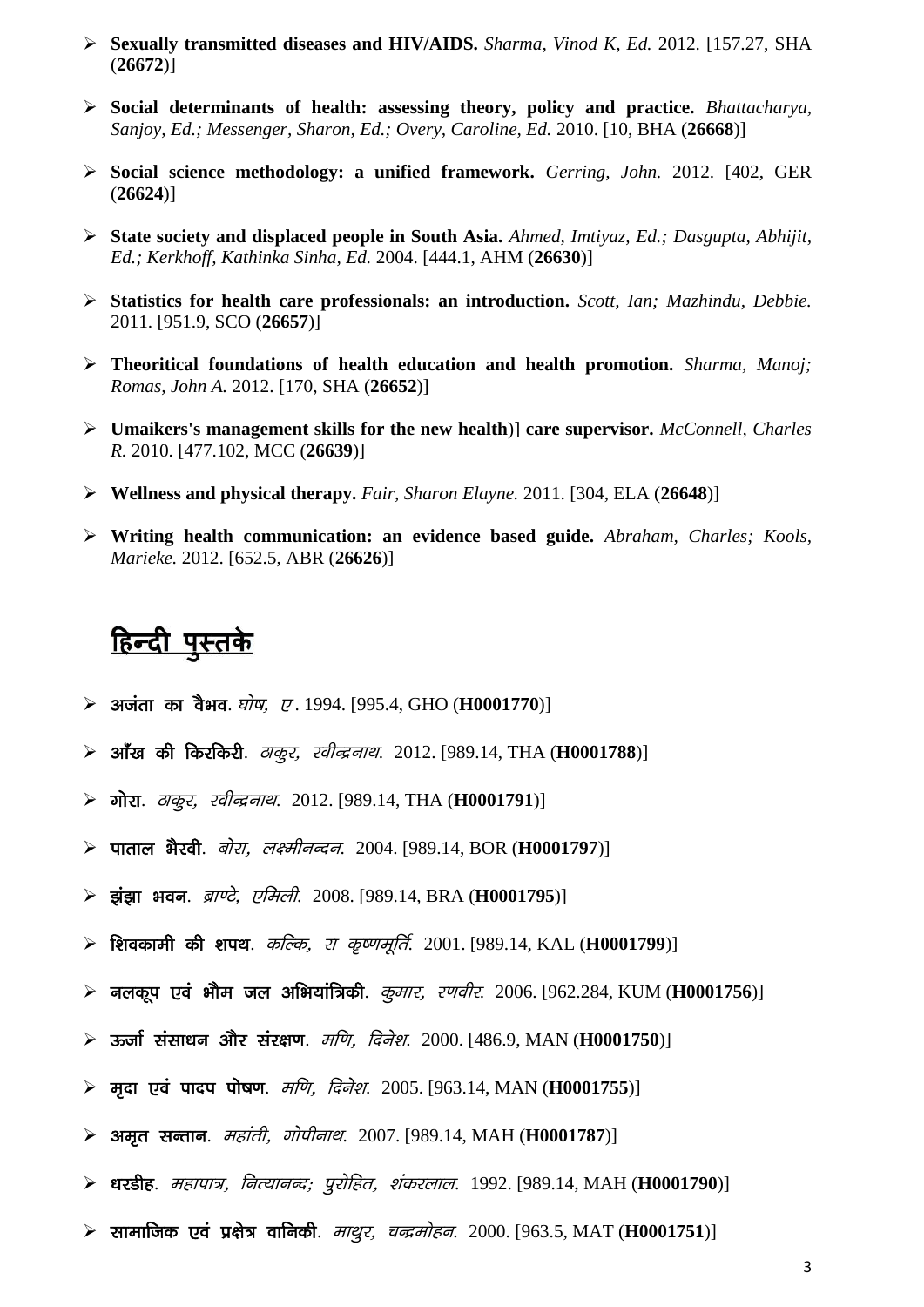- **≻ लोककलाऐं और सामाजिक संवाद**. *मुखोपाध्याय, दुर्गादास*. 2011. [939.8, MUK (**H0001781**)]
- **≥ ईश्वर की शरारतें**. *मुर्कुदन, एम*. 2008. [989.14, MUK (**H0001794**)]
- **gosyh ds vUnj**. *esgrk] jek*. 2012. [989.14, MEH (**H0001792**)]
- **≽ पादपों में कीट प्रतिरोध और समेकित कीट प्रबंधन**. *किशोर, प्रेम*. 2006. [963.29, KIS (**H0001757**)]
- **Lora=rk iwoZ fgUnh esa foKku ys[ku**. *feJ] f'koxksiky*. 2001. [631, MIS (**H0001758**)]
- ⊁ हिन्दी में स्वतंत्रता परवर्ती विज्ञान लेखन. *मिश्र, शिवगोपाल*. 2004. [631, MIS (H0001761)]
- **izkd`frd [ksrh**. *feJ] mek'kadj*. 2004. [963.1, MIS (**H0001760**)]
- **≻ लेटर प्रेस मूद्रण**. *मिश्र, चन्द्रशेखर*. 1991. [965.5, MIS (**H0001753**)]
- $\triangleright$  **and analyoical analysis of** *Fey. agata.* **2011. [665.3, MIS (H0001782)]**
- **≻ रस्सी**. *पिल्ल, तकषी शिवशंकर*. 1992. [989.14, PIL (**H0001798**)]
- **E सूक्ष्म पोषक तत्व एवं हमारा स्वास्थ्य**. *सिंह, धारा*. 2011. [154, SIN (**H0001776**)]
- **> रस्सी**. *पिल्ल, तकषी शिवशंकर*. 1992. [989.14, PIL (**H0001798**)]<br>**> सूक्ष्म पोषक तत्व एवं हमारा स्वास्थ्य** . *सिंह, धारा*. 2011. [154, SIN (**H0001776**)]<br>→ 2 दूरीक एवं 2 मानकित समष्टियों में संपात एवं स्थिर बिंदु समीकरण *';keyky*. 1999. [951.2, SIN (**H0001748**)]
- **Hkkjr esa Ålj Hkwfe ,oa QlyksRiknu**. *flag] egsUnz izrki*. 2000. [963.2, SIN (**H0001747**)]
- ⊁ भारत के बौद्ध तीर्थ स्थल. *सिंह, संघसेन; सिंह, प्रियसेन*. 2011. [929.43, SIN (**H0001767**)]
- **e`nk moZjrk**. *frokjh] dk'khukFk*. 2000. [963.14, TIW (**H0001749**)]
- **[ksy fu;e o izf'k{k.k**. *HkYyk] vt;* . 2006. [979.6, BHA (**H0001777**)]
- **HkweaMyhdj.k**. *iar] iq"is'k*. 2009. [938.01, PAN (**H0001775**)]
- **oSHko vkSj oSjkX;** . *ik.Ms;] jkds'k*. 2007. [929.435, PAN (**H0001768**)]
- **tSo izks|kSfxdh% vuqla/kku ,oa fodkl**. *ikaMs;] xksiky*. 2003. [391, PAN (**H0001759**)]
- 
- ⊁ वैभव और वैराग्य . *पाण्डेय, राकेश*. 2007. [929.435, PAN (**H0001768**)]<br>⊁ जैव प्रोद्यौगिकीः अनुसंधान एवं विकास. *पांडेय, गोपाल*. 2003. [391, PAN (**H0001759**)]<br>⊁ इदिरा गांधीः चुने हुए भाषण और लेख 1980–81 खंड 4. *प्रकाशन व* (**H0001774**)]
- **led Hikki, Ledith, 1980-81 खंड 4**. *प्रकाशन विभाग*. 1996. [084, PRA<br> **(H0001774**)]<br>
रे समकालीन भारतीय दर्शन के कुछ मानवतावादी चिंतकः तुलनात्मक एवं समीक्षात्मक अध्ययन.<br> *प्रेमलता*. 2001. [941, PRE (**H0001754**)] *izseyrk*. 2001. [941, PRE (**H0001754**)]
- <del>≥ उत्तर मध्य क्षेत्र की लोक संस्कृति. *राय, जयप्रकाश; सिंह, योगेन्द्र प्रताप*. 1999. [939.8, RAI</del> (**H0001766**)]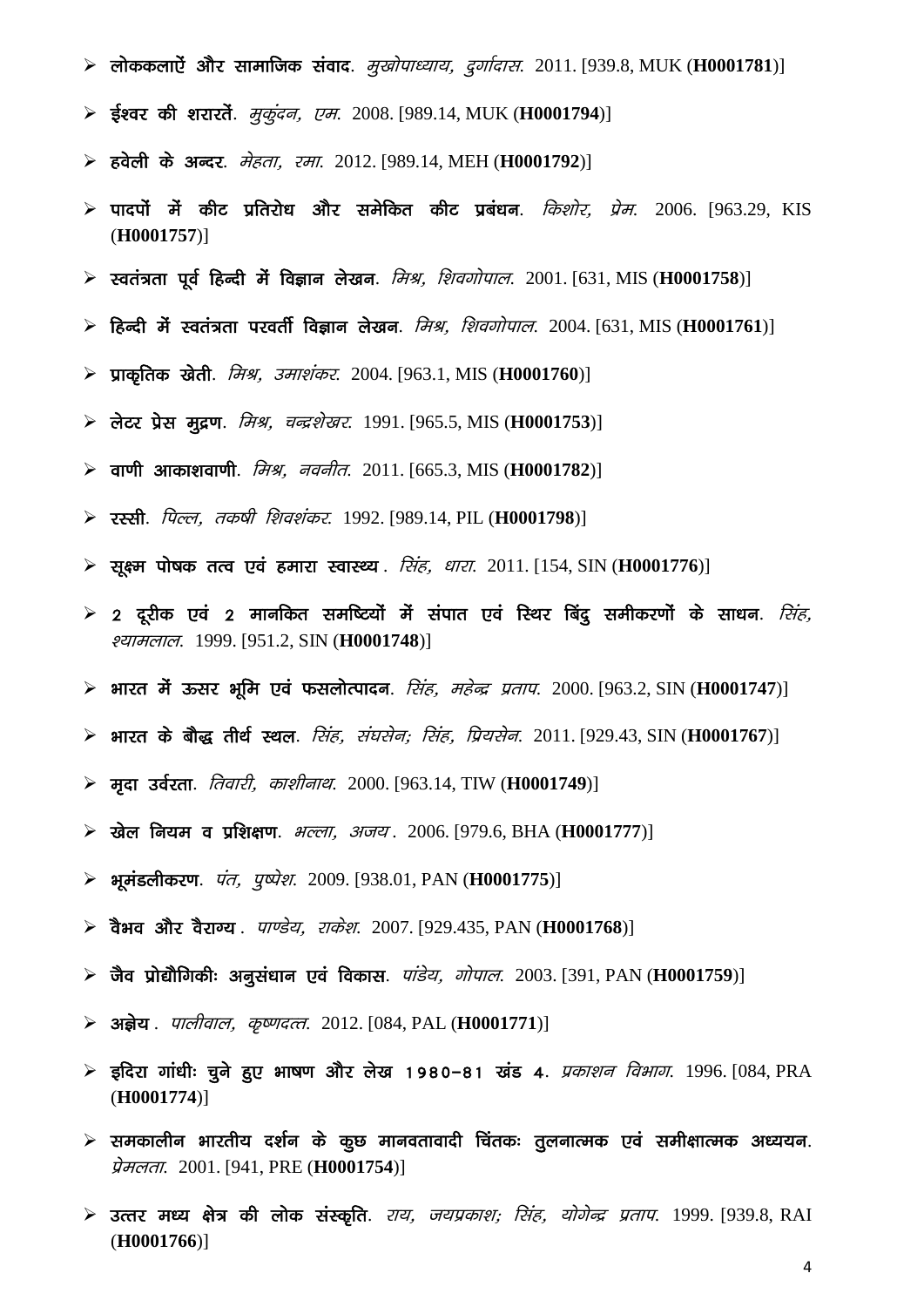- **≻ 1857 की जनकांतिः विविध आयाम**. *शर्मा. योगेन्द्रदत्त. संपा.* 2009. [995.4, SHA (**H0001769**)]
- **vlw;Zyksd**. *'kekZ] Hkxorhdqekj*. 1994. [989.14, SHA (**H0001789**)]
- **eksgunkl djepan xka/kh% ,d izsjd thouh**. *'kekZ] ujsanz*. 2006. [084, SHA (**H0001765**)]
- **ge vehj yksx**. *lgxy] u;urkjk*. 2008. [989.14, SAH (**H0001793**)]
- **≻ अठारह सौ सत्तावन**. *सेन, सुरेंद्र नाथ.* 2005. [995.4, SEN (**H0001773**)]
- → भारत के समाचारपत्र 2003–04: भारत के समाचारपत्रों के पंजीयक की 48वीं रिपोर्ट *.सूचना<br>- और प्रसारण मंत्रालय* . 2004. [018, PRA (**H0001780**)]<br>→ एक महात्मा का अभ्युदयः दक्षिण अफ्रीका में गांधी. *उप्पल, जे एन*. 2010. [084, *और प्रसारण मंत्रालय*. 2004. [018, PRA (H0001780)] **> भारत के समाचारपत्र 2003–04: भारत के समाचारपत्रों के पंजीयक की 48वीं रिपोर्ट** *सूचना<br>और प्रसारण मंत्रालय* 2004 [018, PRA (H0001780)]<br>> एक महात्मा का अभ्युदय: दक्षिण अफ्रीका में गांधी. *उप्पल, जे एन*. 2010. [084, UPP<br>(H0
- (**H0001764**)]
- **og yEch [kkeks'kh**. *ns'kik.Ms] 'k'kh*. 2012. [989.14, DES (**H0001800**)]
- **≻ अनुवाद और तत्काल भाषांतरण**. *वर्मा, विमलेश कांति*. 2009. [980.3, VER (**H0001779**)]
- $\sim$   $\sim$ **c`gr ikfjHkkfÔd 'kCn laxzg% foKku**. *oSKkfud rFkk rduhdh 'kCnkoyh vk;ksx*. 1997. [03/3, COM (**H0001714**)]
- $\triangleright$  बृहत पारिभाषिक शब्द संग्रहः मानविकी तथा सामाजिक विज्ञान. *वेज्ञानिक तथा तकनीकी 'kCnkoyh vk;ksx*. 1997. [03/43, COM (**H0001715**)]
- **≻ बृहत पारिभाषिक शब्द संग्रहः विज्ञान**. *वैज्ञानिक तथा तकनीकी शब्दावली आयोग*. 1986. [03/961, COM (**H0001716**)]
- $\triangleright$  बृहत पारिभाषिक शब्द संग्रहः पशु चिकित्सा विज्ञान. *वैज्ञानिक तथा तकनीकी शब्दावली आयोग*. 1994. [06/963, COM (**H0001717**)]
- **≻ बृहत पारिभाषिक शब्द संग्रहः प्राणिविज्ञान**. *वैज्ञानिक तथा तकनीकी शब्दावली आयोग*. 2003. [03/959, COM (**H0001718**)]
- **HkkSfrdh ikfjHkkÔk dksÔ**. *oSKkfud rFkk rduhdh 'kCnkoyh vk;ksx*. 2002. [03/953, COM (**H0001719**)]
- **≻ ग्रह विज्ञान शब्द संग्रह**. *वैज्ञानिक तथा तकनीकी शब्दावली आयोग*. 1996. [03/951.8, COM (**H0001720**)]
- **daI;wVj foKku 'kCnkoyh**. *oSKkfud rFkk rduhdh 'kCnkoyh vk;ksx*. 1995. [03/951.8, COM (**H0001721**)]
- $\triangleright$  **सूचना प्रोद्योगिकी शब्द संग्रह**. *वैज्ञानिक तथा तकनीकी शब्दावली आयोग*. 2005. [03/951.8, COM (**H0001722**)]
- (H0001721)]<br>**≻ सूचना प्रोद्योगिकी शब्द संग्रह**. *वैज्ञानिक तथा तकनीकी शब्दावली आयोग*. 2005. [03/951.8,<br>COM(H0001722)]<br>→ **रसायन शब्द संग्रह**. *वैज्ञानिक तथा तकनीकी शब्दावली आयोग*. 2005. [03/954, COM<br>(H0001723)] (**H0001723**)]

 $\blacktriangleright$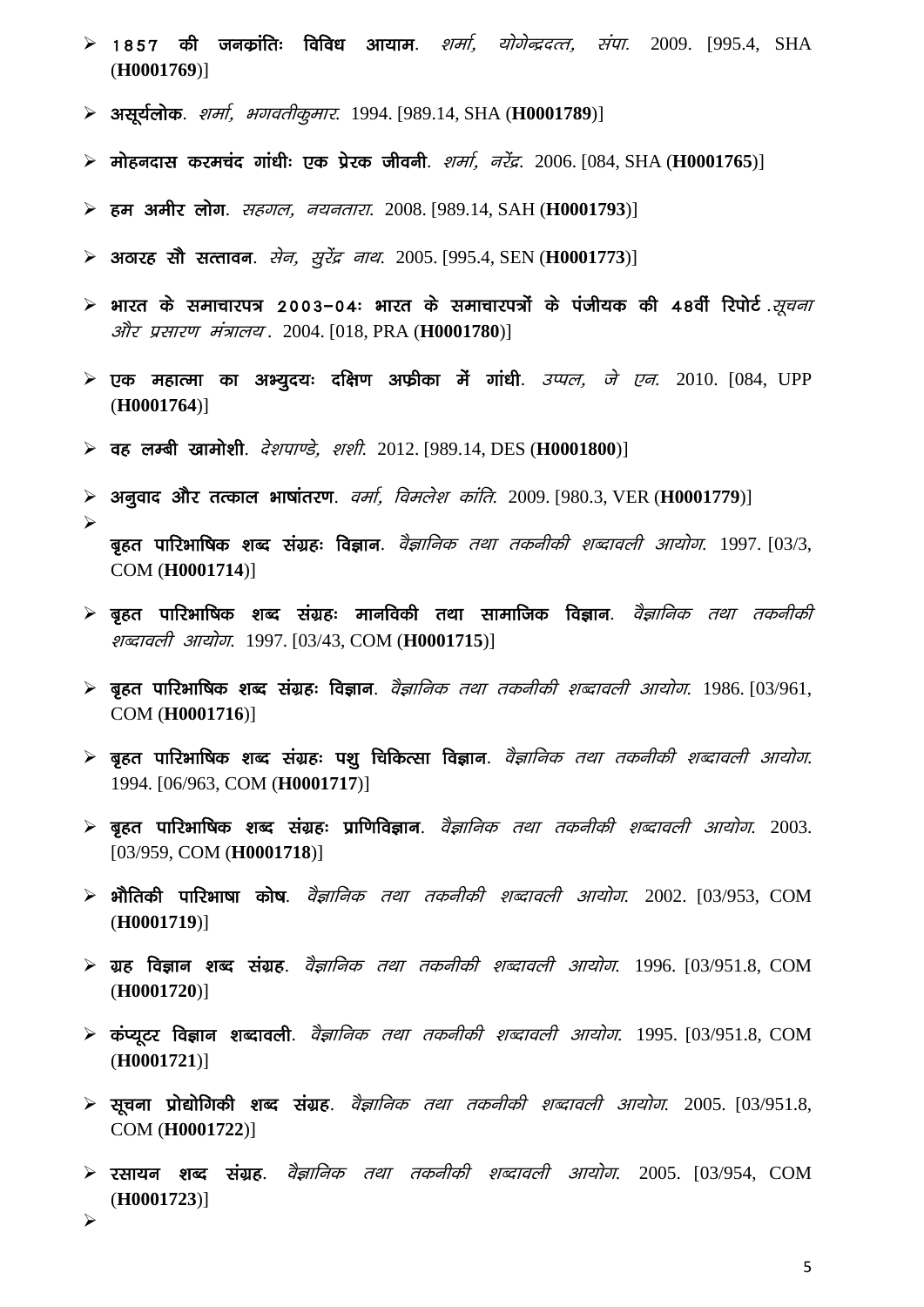- $\triangleright$  **इस्पात एवं अलौह धातुकर्म शब्दावली**. *वैज्ञानिक तथा तकनीकी शब्दावली आयोग*ण 1988. [03/954.8, COM (**H0001724**)]
- **okf.kT; 'kCnkoyh**. *oSKkfud rFkk rduhdh 'kCnkoyh vk;ksx*. 1992. [03/938, COM (**H0001725**)]
- **iw¡th cktkj ,oa lac) 'kCnkoyh**. *oSKkfud rFkk rduhdh 'kCnkoyh vk;ksx*. 2000. [03/938, COM (**H0001726**)]
- **okf.kT; ifjHkkÔk dks'k**. *oSKkfud rFkk rduhdh 'kCnkoyh vk;ksx*. 1978. 03/938, COM (**H0001727**)]
- **xq.krk fu;a=.k 'kCnkoyh**. *oSKkfud rFkk rduhdh 'kCnkoyh vk;ksx*. 1996. [03/965, COM (**H0001728**)]
- **HkkÔkfoKku 'kCnkoyh**. *oSKkfud rFkk rduhdh 'kCnkoyh vk;ksx*. 1992. [03/941, COM (**H0001729**)]
- **Exat of Phylops and the Philippin randing of the Phylops in the comparation of the Villa Com** Phylops and the standard in the standard point in the SM and the COM  $\epsilon$ (**H0001730**)]
- **≻ कोशिका जैविकी शब्द संग्रह**. *वैज्ञानिक तथा तकनीकी शब्दावली आयोग*. 1997. [03/957, COM (**H0001731**)]
- $\triangleright$  **पर्यावरण विज्ञान शब्द संग्रह**. *वैज्ञानिक तथा तकनीकी शब्दावली आयोग*. 2004. [03/487, COM (**H0001732**)]
- **Example 3 kg/kg/koka dikabat daka pengandi aksik rata dikada aksik rata ini dikabat rata fakka rata fakka rata**  $\epsilon$  **2001.** [03/959, COM (**H0001733**)]
- **Exet रैं विकी परिभाषा कोश**. *वैज्ञानिक तथा तकनीकी शब्दावली आयोगण* 1997. [03/957, COM (**H0001734**)]
- **dksf'kdk tSfodh ifjHkkÔk dk s'k**. *oSKkfud rFkk rduhdh 'kCnkoyh vk;ksx*. 2000. [03/957, COM (**H0001735**)]
- **iz'kklfud 'kCnkoyh**. *oSKkfud rFkk rduhdh 'kCnkoyh vk;ksx*. 2010. [03/935, COM (**H0001736**)]
- **≻ शिक्षा परिभाषा कोश**. *वैज्ञानिक तथा तकनीकी शब्दावली आयोग*. 1978. [03/5, COM (**H0001737, Vol. 1**)]
- **f'k{kk ifjHkkÔk dks'k**. *oSKkfud rFkk rduhdh 'kCnkoyh vk;ksx.* 1978. [03/5, COM (**H0001738, Vol. 2**)]
- $\triangleright$  **आयुर्विज्ञान परिभाषा कोशः शल्यविज्ञान**. *वेज्ञानिक तथा तकनीकी शब्दावली आयोग*. 2004. [03/961, COM (**H0001739**)]
- **Expedise 20 x 311 x 312 x 313 x 313 x 314 x 314 x 314 x 314 x 314 x 314 x 314 x 314 x 319 x 319 x 314 x 314 x 314 x 314 x 314 x 314 x 314 x 314 x 314 x 314 x 314 x 314 x 314 x 314 x 314 x 314 x 314 x 314 x 314 x 314 x 31** COM (**H0001740**)]

6